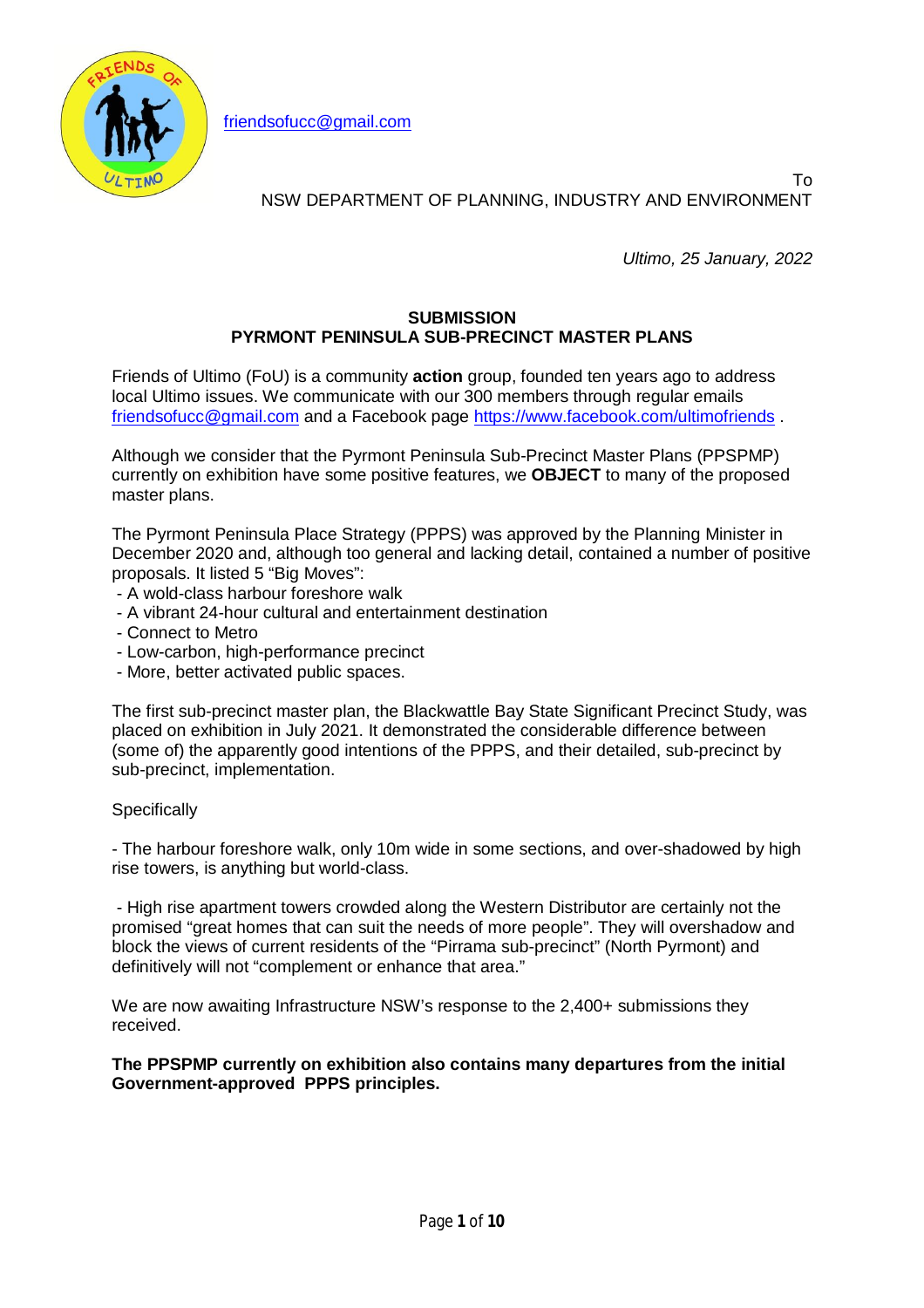### **-1- "PYRMONT PENINSULA PLACE" BOUNDARIES AND SUB-PRECINCT DENOMINATION**

The Pyrmont Peninsula Place amalgamates parts of Glebe (Wentworth Park and new Fish Markets), Darling Harbour and Ultimo with Pyrmont.

- These suburbs are located in two different state electorates: Pyrmont and Darling Harbour are in the Sydney electorate, while Ultimo and Glebe are in the Balmain electorate.

- Parts of Glebe and Darling Harbour were included within the "Place" on an apparently ad hoc basis:

(a) to include the new Fish Markets in the Blackwattle Bay sub-precinct.

(b) to speed up the approval of the Mirvac Harbourside Shopping Centre "State Significant" (over)development.

- Ultimo (West of Wattle St) is excluded from the "place", thus dividlng our suburb into two ("in or out") sections.

- The Ultimo "sub-precinct" as described in the PPPS includes only the south-eastern tip of administrative Ultimo whereas our traditional Ultimo Village, with the Bulwara Rd-Quarry Green intersection at its centre, is located in the Wentworth Park sub-precinct (Wentworth Park itself is administratively located in Glebe)!

**This is a denial of the Ultimo community's unique sense of identity and highlights the poor understanding of local conditions by those responsible for the "Strategy".**

### **-2- COMMUNITY CONSULTATION**

**Community consultation has been totally inadequate since the beginning of the "Pyrmont Peninsula Place" process.**

Specifically, the State Design Review Panels (SDRP) sessions (Pyrmont Peninsula Place Strategy Implementation – p14) made a mockery of community consultation since community representatives, whose main objective is to consult and inform their community, were **gagged by a confidentiality agreement**.

## **-3- SITES "CAPABLE OF CHANGE"**

**We strongly object to the concept of "sites capable of change".**

These sites have "the potential to be developed or redeveloped to meet the residential and commercial floor space forecasts as set out in the PPPS for the next 20 years", ie they could be **massively densified or their use varied** via impromptu manipulation of the LEP2012 controls (Height of Buildings and Floor Space Ration but also Land Zoning or Heritage)

### **More than half of (administrative) Ultimo (East of Wattle St) is identified as "capable of change.**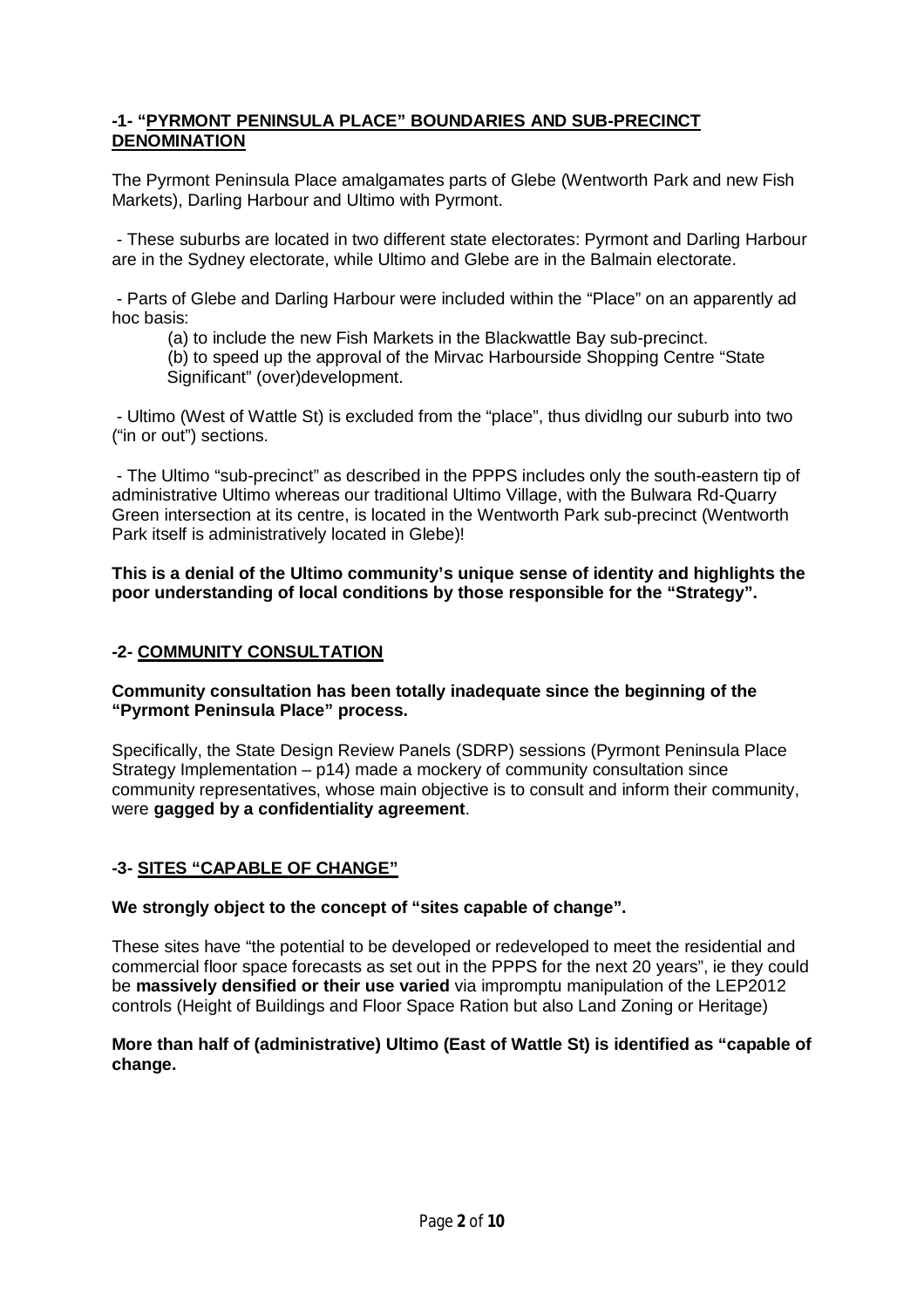

Disturbingly the list of sites includes, among others

- **The Powerhouse Museum**, which raises renewed concerns that the non- heritage listed Harwood building (and other parts of the Museum) could be commercially re-developed

- **The Ultimo Community Centre**, which could be closed and replaced by a commercial or residential high rise development, and

- **The Jones St/Henry Av Public Housing complex**, which raises concerns that residents could be expelled, and the complex demolished and replaced by a denser private development with a few public housing apartments, following the model of Glebe's Cowper St (completed), Wentworth Park Rd (planned) or Franklyn St (planned).

Finally we are troubled by the fact that the list of "sites identified for change under the PPPS was informed by work done by DPIE **in consultation with Council**…" and that **"the City of Sydney Council** will use the output from the review to establish planning controls…" (ie to modify the LEP2012 controls as necessary).

## **-4- "PRIORITISED" SITES**

Four sites are prioritised "in recognition of their **strategic importance**. They are:

- **Metro site East**: the main Pyrmont Station Metro site topped by a massive 120m high tower, a revival of the previous Star Casino South Tower which the community universally rejected

- **Metro site West**: this site is inadequate for a Metro development since is located in a Conservation Area (LEP2012 Sheet HER\_007)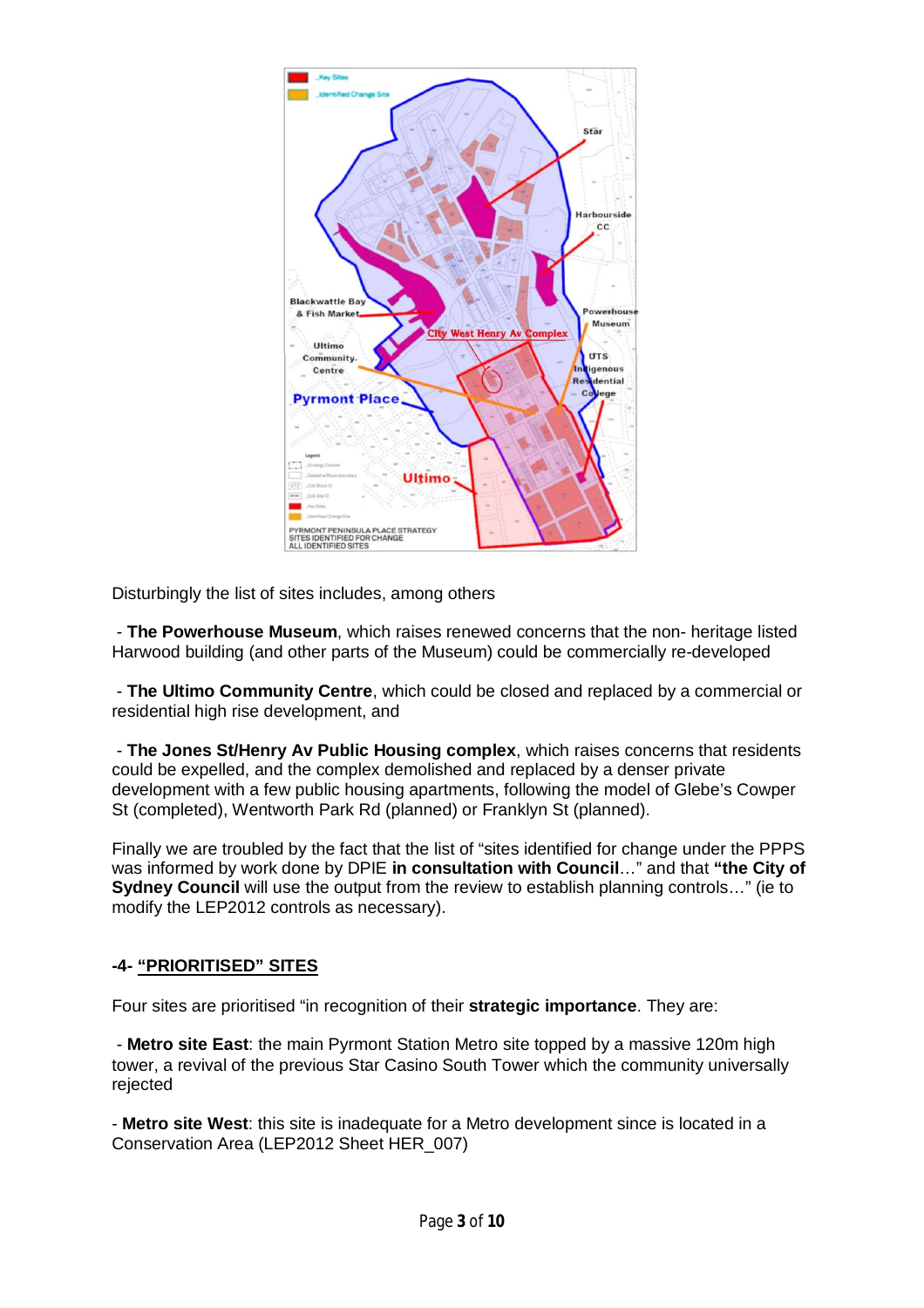

- **Star Casino**: A 105m high hotel tower, a revival of the Casino's North Tower which was strongly opposed by the community and rejected by the Independent Planning Commission. **It is difficult to understand how a Casino development could be listed as of "strategic importance".**

- **UTS Indigenous Residential College**: We **strongly support** this project which could help revive a rather dull section of Harris St.

Nonetheless, care must be taken with details when integrating the heritage-listed (item I2036) former National Cash Register building and taking into account the TAFE Sydney Technical College (former Technological Museum – heritage item I2051) across Harris St.

## **-5- INFRASTRUCTURE**

The proposed infrastructure list (Pyrmont Peninsula Place Strategy Implementation – p30) lists 5 infrastructure types:

- Transport
- Open Space
- Community and Cultural Facilities
- Green Infrastructure
- Affordable Housing

### **…but notably omits Education and Health.**

We generally support the infrastructure developments within administrative Ultimo as listed in the Pyrmont Peninsula Infrastructure Delivery Plan document (in relevant Pyrmont Village, Wentworth Park, Tumbalong Park and Ultimo sub-precincts)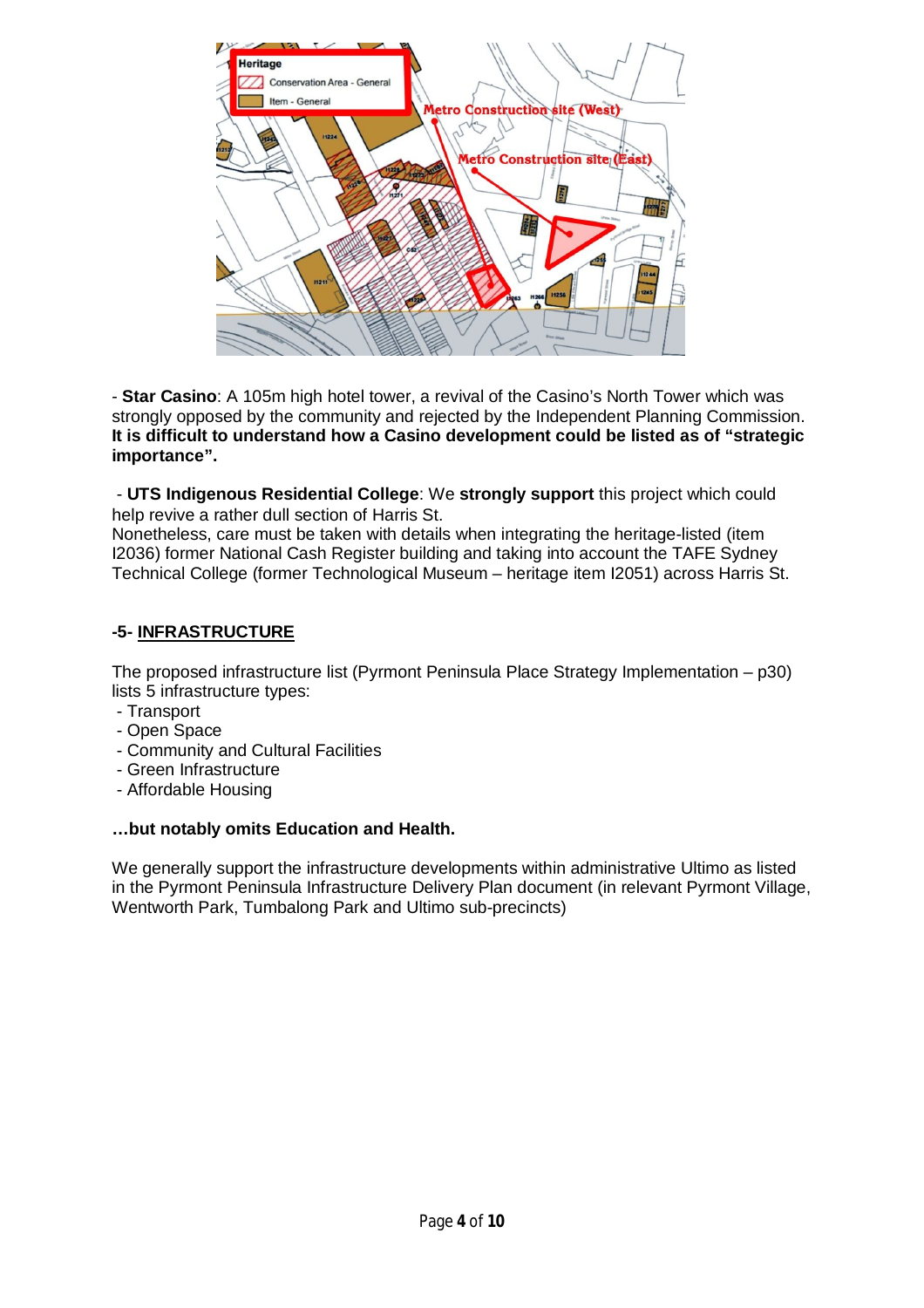## (a) Transport

|                     | Ref             | Description                                                                                                                                                                                                                                                                                                                                                                                                                                                                                                                                                                                                                                                                                                                                                                                                                                           | Short term | Medium term      | Long term |              |                  |
|---------------------|-----------------|-------------------------------------------------------------------------------------------------------------------------------------------------------------------------------------------------------------------------------------------------------------------------------------------------------------------------------------------------------------------------------------------------------------------------------------------------------------------------------------------------------------------------------------------------------------------------------------------------------------------------------------------------------------------------------------------------------------------------------------------------------------------------------------------------------------------------------------------------------|------------|------------------|-----------|--------------|------------------|
|                     | T1              | Contra-flow bus lane                                                                                                                                                                                                                                                                                                                                                                                                                                                                                                                                                                                                                                                                                                                                                                                                                                  |            | χ                |           |              | Supported        |
|                     | T <sub>2</sub>  | <b>Shared Zones around</b><br>UTS/TAFE                                                                                                                                                                                                                                                                                                                                                                                                                                                                                                                                                                                                                                                                                                                                                                                                                | X          |                  |           |              | Supported        |
|                     | T <sub>3</sub>  | <b>Jones St New open</b><br><b>Space</b>                                                                                                                                                                                                                                                                                                                                                                                                                                                                                                                                                                                                                                                                                                                                                                                                              | X          |                  |           |              | <b>Supported</b> |
|                     | T <sub>4</sub>  | Harris St Pedestrian<br>Crossing                                                                                                                                                                                                                                                                                                                                                                                                                                                                                                                                                                                                                                                                                                                                                                                                                      | χ          | X                |           | Where?       | Supported        |
|                     | T <sub>6</sub>  | Intermediate transit<br>corridor                                                                                                                                                                                                                                                                                                                                                                                                                                                                                                                                                                                                                                                                                                                                                                                                                      |            | X                |           | Lacks detail | ???              |
|                     | T <sub>7</sub>  | Bus stop changes                                                                                                                                                                                                                                                                                                                                                                                                                                                                                                                                                                                                                                                                                                                                                                                                                                      | χ          | Χ                |           | Lacks detail | 772              |
|                     | T <sub>9</sub>  | <b>Goodsline North</b><br>extension                                                                                                                                                                                                                                                                                                                                                                                                                                                                                                                                                                                                                                                                                                                                                                                                                   |            | $\boldsymbol{X}$ |           |              | <b>Supported</b> |
|                     | T <sub>10</sub> | T10 Jones St active<br>transport loop                                                                                                                                                                                                                                                                                                                                                                                                                                                                                                                                                                                                                                                                                                                                                                                                                 |            | χ                | Χ         |              | Supported        |
|                     | T <sub>16</sub> | localised footpath<br>widening                                                                                                                                                                                                                                                                                                                                                                                                                                                                                                                                                                                                                                                                                                                                                                                                                        | χ          | X                | X         | Where?       | Supported        |
|                     | T <sub>27</sub> | Forest Lodge to City<br>South bike network                                                                                                                                                                                                                                                                                                                                                                                                                                                                                                                                                                                                                                                                                                                                                                                                            |            | χ                |           | Lacks detail | ???              |
| - Sydney Metro West |                 | The Peninsula population relies heavily on active and public transport. Unus<br>Australia, half of Ultimo households do not own a car (2016 Census: 0.5<br>dwelling and only 12.5% travel to work by car).<br>The Strategy Infrastructure Plans are inadequate to support and sustai<br>sustainable way of life in the Peninsula, providing only:<br>We welcome the Pyrmont Station but object to:<br>- The location of the West entrance in a Heritage Conservation Area<br>- An unsightly 120m tall high- rise tower, highly visible from heritage-<br>such as Union Square.<br>- The Special Infrastructure Contribution (SIC) which would, exceptio<br>Pyrmont and North Ultimo residents pay (albeit indirectly) for their Me<br>\$15,000 per new dwelling paid by the developers will directly impact<br>high cost of living in the Peninsula). |            |                  |           |              |                  |
|                     |                 | In addition the Peninsula residents are already "paying" for their Metr<br>having to tolerate the 120m tall tower above.                                                                                                                                                                                                                                                                                                                                                                                                                                                                                                                                                                                                                                                                                                                              |            |                  |           |              |                  |
| - Light Rail LR1    |                 | The modest increase in service frequency to a train every 5mn is not nearly<br>solve the problem of this grossly overused system.<br>The recent mechanical faults which resulted in the closure of the line for mor<br>fragility of this key infrastructure.                                                                                                                                                                                                                                                                                                                                                                                                                                                                                                                                                                                          |            |                  |           |              |                  |

The Peninsula population relies heavily on active and public transport. Unusually in Australia, **half of Ultimo households do not own a car** (2016 Census: 0.5 vehicle per dwelling and only 12.5% travel to work by car).

#### **The Strategy Infrastructure Plans are inadequate to support and sustain the current sustainable way of life in the Peninsula**, providing only:

#### - Sydney Metro West

- The location of the West entrance in a Heritage Conservation Area (see above)

- An unsightly 120m tall high- rise tower, highly visible from heritage-protected areas such as Union Square.

- The Special Infrastructure Contribution (SIC) which would, exceptionally, make Pyrmont and North Ultimo residents pay (albeit indirectly) for their Metro Station (the \$15,000 per new dwelling paid by the developers will directly impact the already very high cost of living in the Peninsula).

In addition the Peninsula residents are already "paying" for their Metro Station by having to tolerate the 120m tall tower above.

#### - Light Rail LR1

The modest increase in service frequency to a train every 5mn is not nearly sufficient to solve the problem of this grossly overused system.

The recent mechanical faults which resulted in the closure of the line for months show the fragility of this key infrastructure.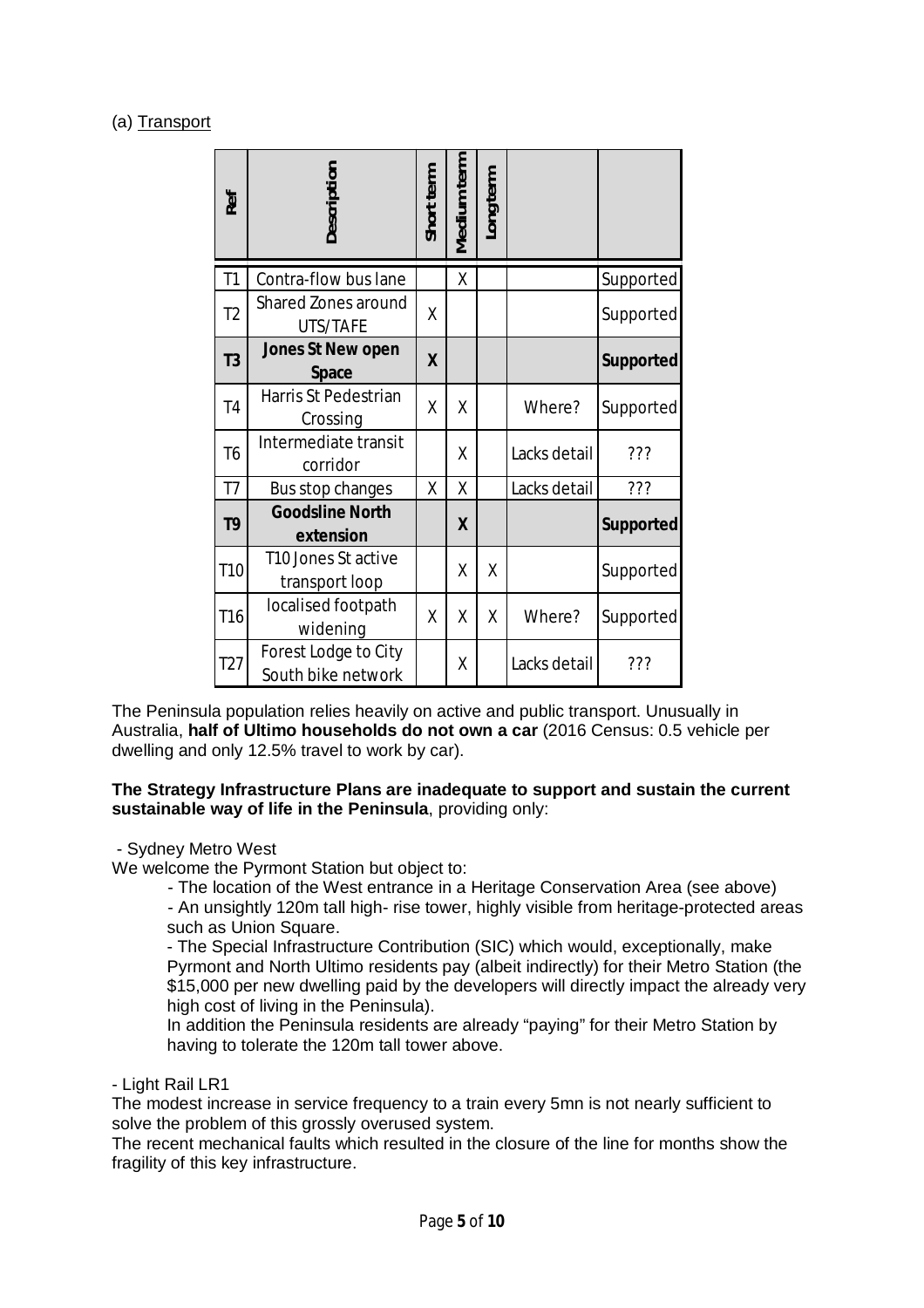- Other proposals (a new bus line, a 200m long contra-flow bus lane or cycling lanes) are simply anecdotal.

(b) Open Space

|                              | Ref       | Jescription                                                                                                                                                                                                                                                                                                                                                                                                                                                                                                                                            | Short term | Medium term      | Long term |                        |                  |
|------------------------------|-----------|--------------------------------------------------------------------------------------------------------------------------------------------------------------------------------------------------------------------------------------------------------------------------------------------------------------------------------------------------------------------------------------------------------------------------------------------------------------------------------------------------------------------------------------------------------|------------|------------------|-----------|------------------------|------------------|
|                              | <b>O2</b> | <b>Jones St linear Park</b>                                                                                                                                                                                                                                                                                                                                                                                                                                                                                                                            |            | $\boldsymbol{X}$ |           |                        | <b>Supported</b> |
|                              | <b>O3</b> | <b>Wentworth Park</b><br>Improvement                                                                                                                                                                                                                                                                                                                                                                                                                                                                                                                   | X          | $\boldsymbol{X}$ |           |                        | <b>Supported</b> |
|                              | 010       | 4 outdoor courts                                                                                                                                                                                                                                                                                                                                                                                                                                                                                                                                       |            | χ                |           | Where?                 | Supported        |
|                              | 013       | Youth Spaces                                                                                                                                                                                                                                                                                                                                                                                                                                                                                                                                           |            | Χ                | χ         | Where?                 | Supported        |
|                              | 015       | Mary Ann Park<br>Upgrade                                                                                                                                                                                                                                                                                                                                                                                                                                                                                                                               |            | χ                |           | Lacks detail Supported |                  |
|                              | 016       | <b>Transform Area under</b><br><b>Western Distributor</b>                                                                                                                                                                                                                                                                                                                                                                                                                                                                                              |            | X                | X         | Lacks detail           | ???              |
|                              | 021       | <b>Goodsline North</b><br>extension                                                                                                                                                                                                                                                                                                                                                                                                                                                                                                                    |            | X                | X         |                        | <b>Supported</b> |
|                              | 22        | Tafe open Space                                                                                                                                                                                                                                                                                                                                                                                                                                                                                                                                        |            | Χ                | Χ         | Where?                 | ????             |
| style?).<br>- Wentworth Park |           | - Jones St linear park (Thomas St to Broadway)<br>We support the transformation of this section of Jones St into a linear<br>We support the general concept of improvement of Wentworth Park, e<br>of the racing tracks, stands and other structures once the Greyhound<br>This would restore the continuity of the Park which is currently s<br>racing/gaming facilities.<br>We also look forward to the removal of the "temporary" (since 2016!) p<br>Wentworth Park which has been located since then on the CBD to GI<br>pedestrian/cycling route. |            |                  |           |                        |                  |
| and the tracks.              |           | - Goods line north extension<br>We strongly support the extension of the Goods line to the north, para<br>Museum, under Pier St and along Pyrmont St.<br>This will, however, require the construction of a comprehensive deck<br>rail tracks alongside the Powerhouse since there is no space betwe                                                                                                                                                                                                                                                    |            |                  |           |                        |                  |

We support the transformation of this section of Jones St into a linear park (Quarry Green style?).

### - Wentworth Park

We support the general concept of improvement of Wentworth Park, especially the removal of the racing tracks, stands and other structures once the Greyhound Racing lease expires. **This would restore the continuity of the Park which is currently split in two by the racing/gaming facilities.**

We also look forward to the removal of the "temporary" (since 2016!) **pop-up school** in Wentworth Park which has been located since then on the **CBD to Glebe strategic pedestrian/cycling route**.

We strongly support the extension of the Goods line to the north, parallel to the Powerhouse Museum, under Pier St and along Pyrmont St.

This will, however, require the construction of a **comprehensive deck above the LR1 light rail tracks alongside the Powerhouse** since there is no space between the Powerhouse and the tracks.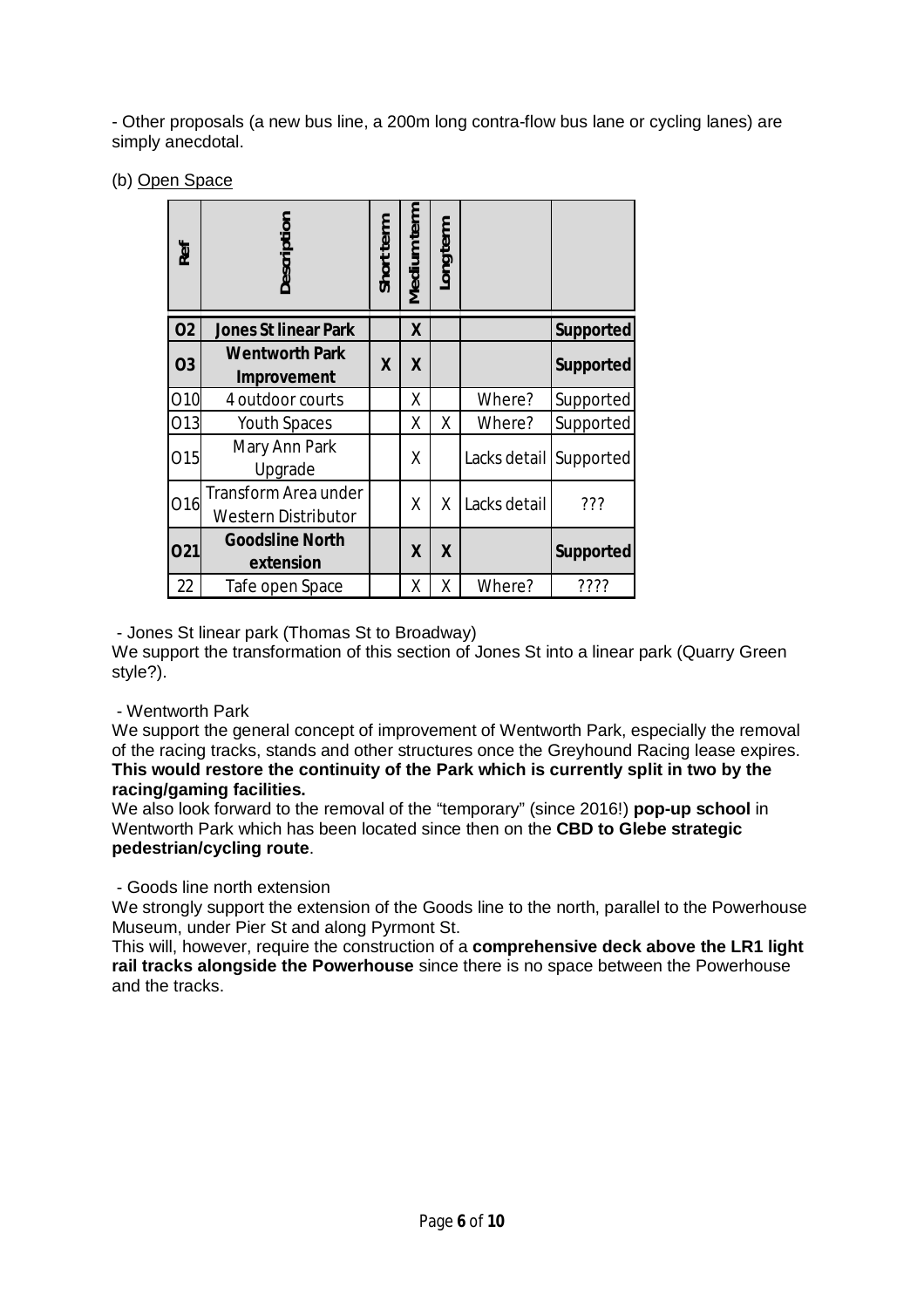

(c) Community and cultural Facilities

|                     | Ref             | Description                                                                                                                                                                                                                                                                                                                                                                | Short term       | <b>Medium term</b> | Long term        |           |                         |  |
|---------------------|-----------------|----------------------------------------------------------------------------------------------------------------------------------------------------------------------------------------------------------------------------------------------------------------------------------------------------------------------------------------------------------------------------|------------------|--------------------|------------------|-----------|-------------------------|--|
|                     | C <sub>4</sub>  | <b>New Production space</b><br>for creative arts                                                                                                                                                                                                                                                                                                                           | Χ                | X                  |                  | Where?    | <b>Not</b><br>supported |  |
|                     | C6              | Improved community<br>access to MAAS<br>auditorium and<br>theatre                                                                                                                                                                                                                                                                                                          | X                | X                  |                  | Too vague | ???                     |  |
|                     | C8              | <b>Work-based childcare</b><br>in large comercial<br>development                                                                                                                                                                                                                                                                                                           | $\boldsymbol{X}$ | $\boldsymbol{X}$   | $\boldsymbol{X}$ |           | Supported               |  |
|                     | C <sub>11</sub> | New indoor recreation<br>Centre (Landream)                                                                                                                                                                                                                                                                                                                                 | X                |                    |                  |           | <b>Supported</b>        |  |
|                     | C <sub>12</sub> | <b>UCC upgrade</b>                                                                                                                                                                                                                                                                                                                                                         |                  | X                  |                  |           | <b>Supported</b>        |  |
| -Childcare          |                 | We support the development of chidcare facilities in Ultimo, especially the approved<br>"Landream" childcare centre,<br>- Indoor recreation centre (Landream)                                                                                                                                                                                                              |                  |                    |                  |           |                         |  |
| Similarly supported |                 |                                                                                                                                                                                                                                                                                                                                                                            |                  |                    |                  |           |                         |  |
|                     |                 | - Ultimo Community Centre<br>We welcome any improvement of our Community Centre provided that its original<br>purpose as a local community centre (+library and childcare) is maintained.<br>We therefore strongly oppose the listing of its site as "capable of change" which could<br>the door to any kind of commercial transformation of this revered community asset. |                  |                    |                  |           |                         |  |

## -Childcare

## - Ultimo Community Centre

We welcome any improvement of our Community Centre **provided that its original purpose as a local community centre (+library and childcare) is maintained**. We therefore strongly oppose the listing of its site as "capable of change" which could open the door to any kind of commercial transformation of this revered community asset.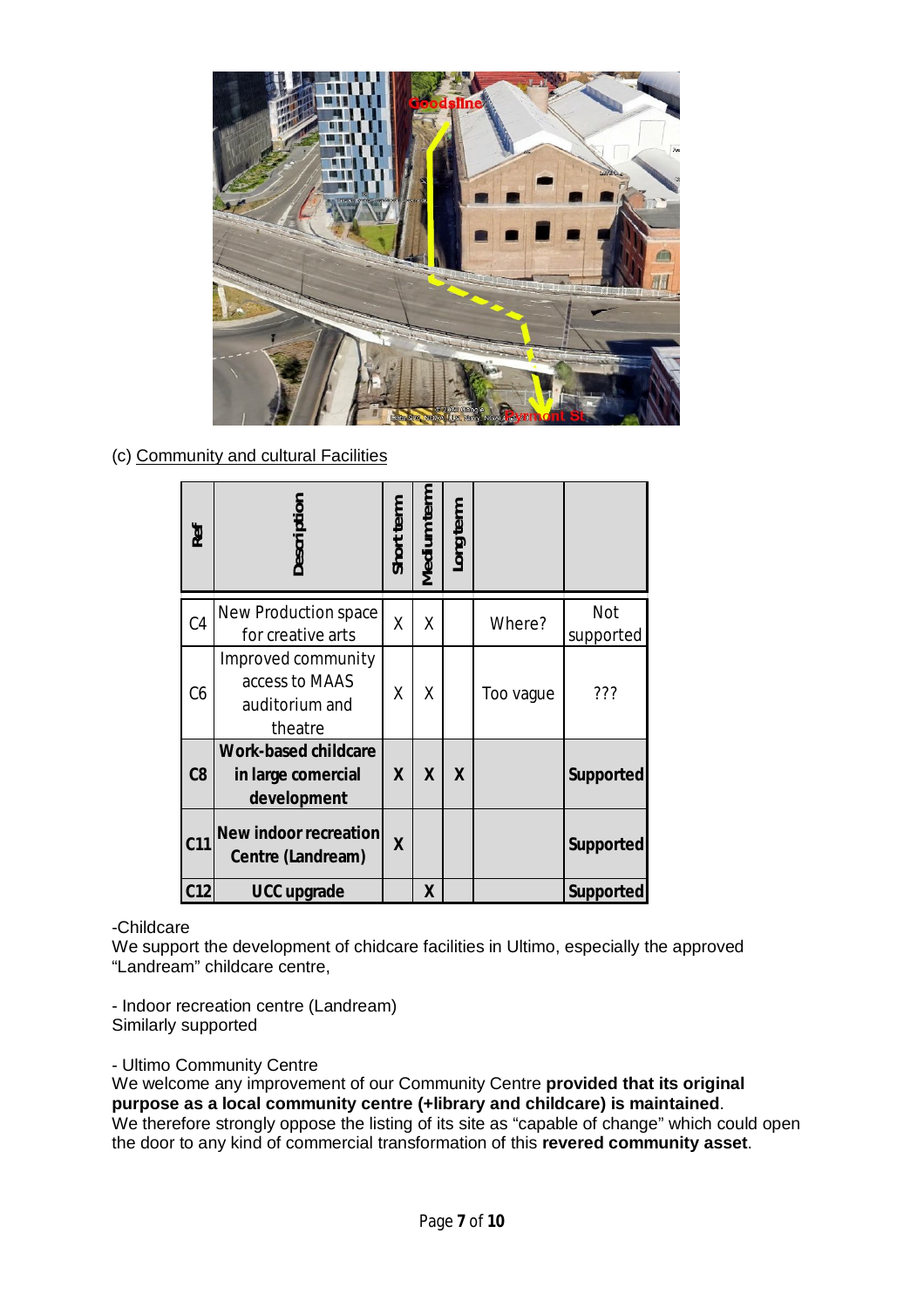#### - Powerhouse Museum

Since the announcement by then NSW Premier Mike Baird in early 2015, that the Powerhouse would move to Parramatta and the Ultimo site would be sold to private developers, we have consistently advocated that **the Powerhouse Museum be maintained in Ultimo with its original function(s) (a Science and Techniques Museum with worldclass collections) and renewed funding to "restore it to its former glory" after years of government neglect.**

Our advocacy, together with that of many other groups and strong community support led to the announcement, in mid-2020, by the Berejiklian government that the Powerhouse Museum would remain in Ultimo.

#### **We therefore welcome any "improvement" to the Museum such as a new main entrance from the Goods line or the extension of the Goods line to the north.**

At the same time, we are concerned by the listing of the whole site as "capable of change" which could pave the way for any kind of commercial redevelopment of the site (and, above all, of the unlisted Harwood building)

An essential part of "restoring the museum to its former glory", in our opinion, is **to retain the Harwood Building as the museum collections storage facility and back-office** (exhibition preparation, collection maintenance and curation, etc…). This is now called into question by the construction of new facilities in Castle Hill.

Owing to lack of details we cannot at this stage approve, options C4 (new production space for creative art) or C6 (improve community access to MAAS auditorium and theatre) which could open the door to **commercial ventures in the Harwood building and other parts of the Museum**.

We are also concerned by statements (Pyrmont Peninsula Infrastructure Delivery Plan p12&13) such as "the renewal of Powerhouse Ultimo will deliver dynamic retail, hospitality and outdoor activation opportunities ensuring a dynamic precinct throughout the day and night" and "the introduction of The Academy will accommodate up to 60 remote and regional NSW students to stay at the museum and immerse themselves in exhibitions and learning programs while having direct access to the creative industries within the precinct" or "a significant investment in the development of a creative industries precinct will deliver subsidised creative industry studio and workspaces resulting in a vibrant precinct that is an active contributor to the growing night-time economy.." which clearly suggest **the envisaged transformation of our internationally respected Museum into a "Carriageworks style" commercial venue.**

### (d) Green Infrastructure

Wentworth Park, the "green lung "of Ultimo (although located in Glebe), is listed as an "open space" rather than a "green infrastructure". Our comments above are relevant.

### (e) Affordable Housing

We welcome the contribution increase which will bring our Peninsula in line with the remainder of the Sydney LGA:

- Residential: contribution increases from 0.8% to1.0%

- Non-residential contribution increases from 1.1% to 3.0%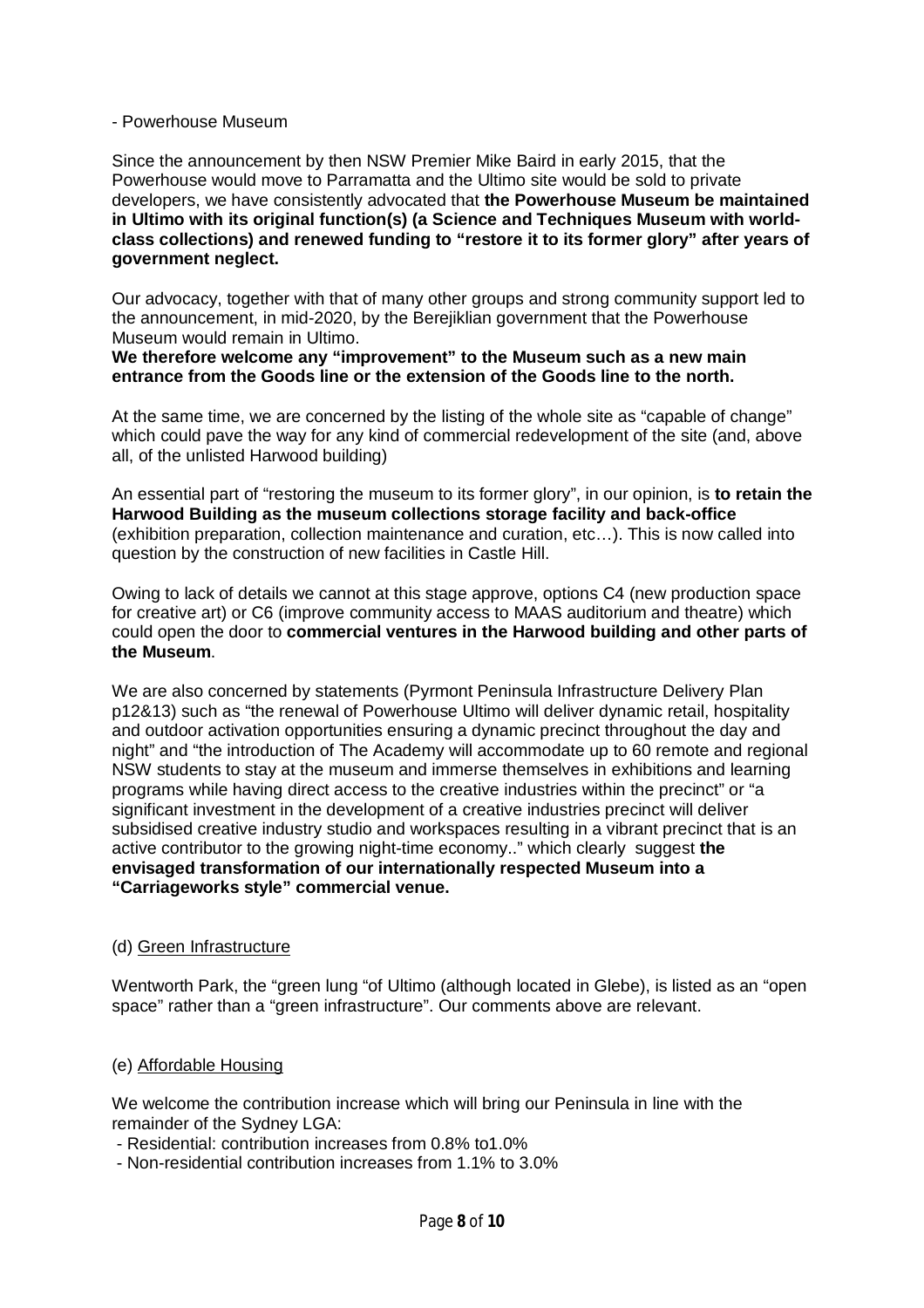However we consider that those contributions are still a cheap way of avoiding actually building affordable/social housing and would welcome a **compulsory social/affordable housing ratio of, at least, 25%, of any future residential development in our Peninsula**.

The NSW Department of Communities and Justice (DCJ) lists 44,127 housing applicants on their register as of 30/06/2021 and expected waiting time for applicants in the Inner City (C01) varies from 5 to 10years for a studio/1 bedroom property to 10+ years for a 4+ bedroom property. (ref https://www.facs.nsw.gov.au/housing/help/applyingassistance/expected-waiting-times)

## (f) Education

One of the glaring omissions of the Pyrmont Peninsula Place Strategy Implementation program.

- The Ultimo Public School (a permanent reminder of the NSW Government's shortslightness which could have delivered a 1,000+ student public school on the disused City depot on Wattle St) is already reaching capacity.

- The need for a local secondary school in the Peninsula, advocated by many voices in the community, is still ignored.

Meanwhile the PPPS forecasts 8,500 new residents in the Peninsula (+43%) equivalent to 300+ primary school students (according to Census 2016 ratios) without making any provision for additional education facilities.

### (g) Health

The other striking omission of the Pyrmont Peninsula Place Strategy Implementation program.

The Strategy plans to increase the Peninsula population by 43% (see above) and the number of jobs by 20,000 to 23,000 are not matched by any plan for new health (hospital, etc…) structures at a time when the current pandemic has clearly shown the limitations of the NSW Health system.

## **-6- CONCLUSION**

The Pyrmont Peninsula Sub-Precinct Master Plans lists a number of positive punctual actions but demonstrates an **alarming lack of vision on key points such as education or health,** which are not even listed as infrastructure items.

In addition:

- The Plans demonstrate a major discrepancy between the PPPs sometimes good (although vague) intentions and the **site-by-site developer-led reality**.

This is proved by the listing of the 105m tall Star Casino Hotel tower or of a 120m tall commercial building on top of the proposed Pyrmont Metro Station as "strategic"

- The concept of "**sites capable of change**" opens the way to frightening transformations of Ultimo vital sites such as the Powerhouse Museum, the Ultimo Community Centre or the Jones St/Henry Av City West housing complex.